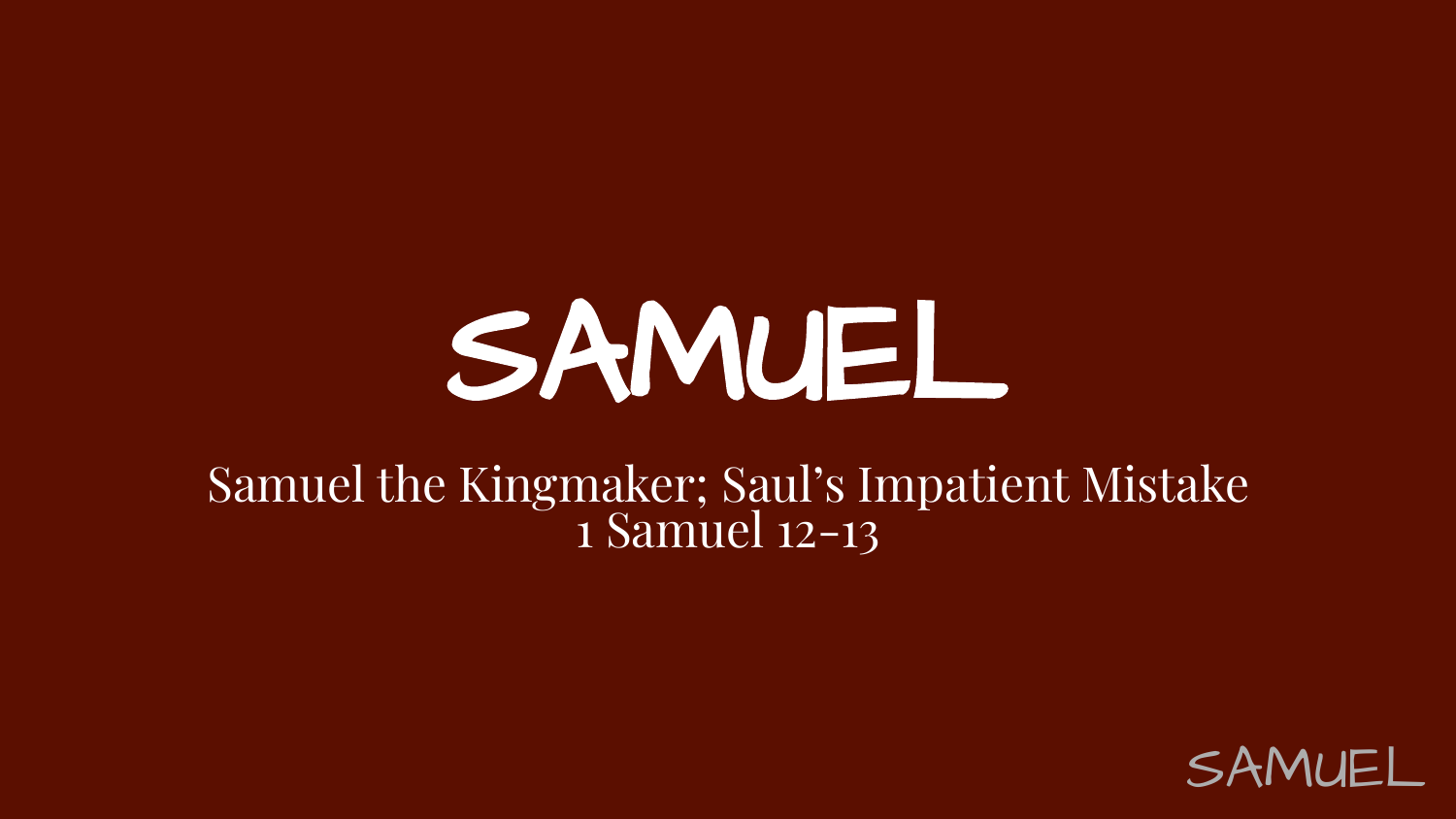#### **Contrast #1 seen in Samuel's Speeches**

**1 Samuel 8:10-18 Warning Against Kings**

A King will take what he wants: Sons & daughters Fields & vineyards Male & female servants Livestock and crop yields

A King will force your service: Plow & reap "You shall be his slaves"

**1 Samuel 12:1-5 "Testify Against Me"**

Samuel has: Made a king over them Taken nothing Defrauded no one Oppressed no one Taken no bribe Offered to restore anything taken

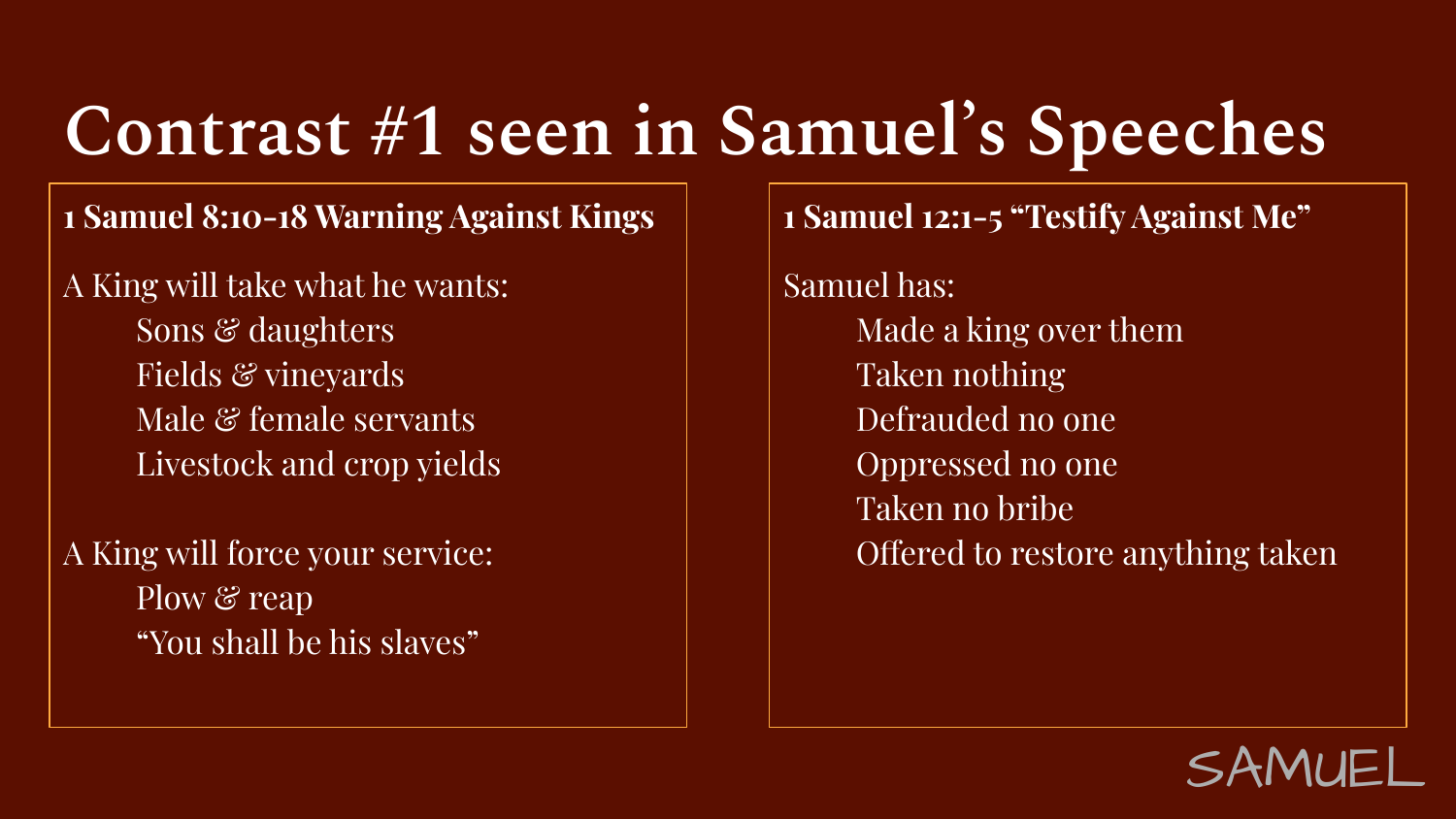#### **Samuel Set the Standard**

#### Samuel's treatment of Israel has been fair & just

He's not bragging on himself

He's setting the standard for Saul and those who follow him as king

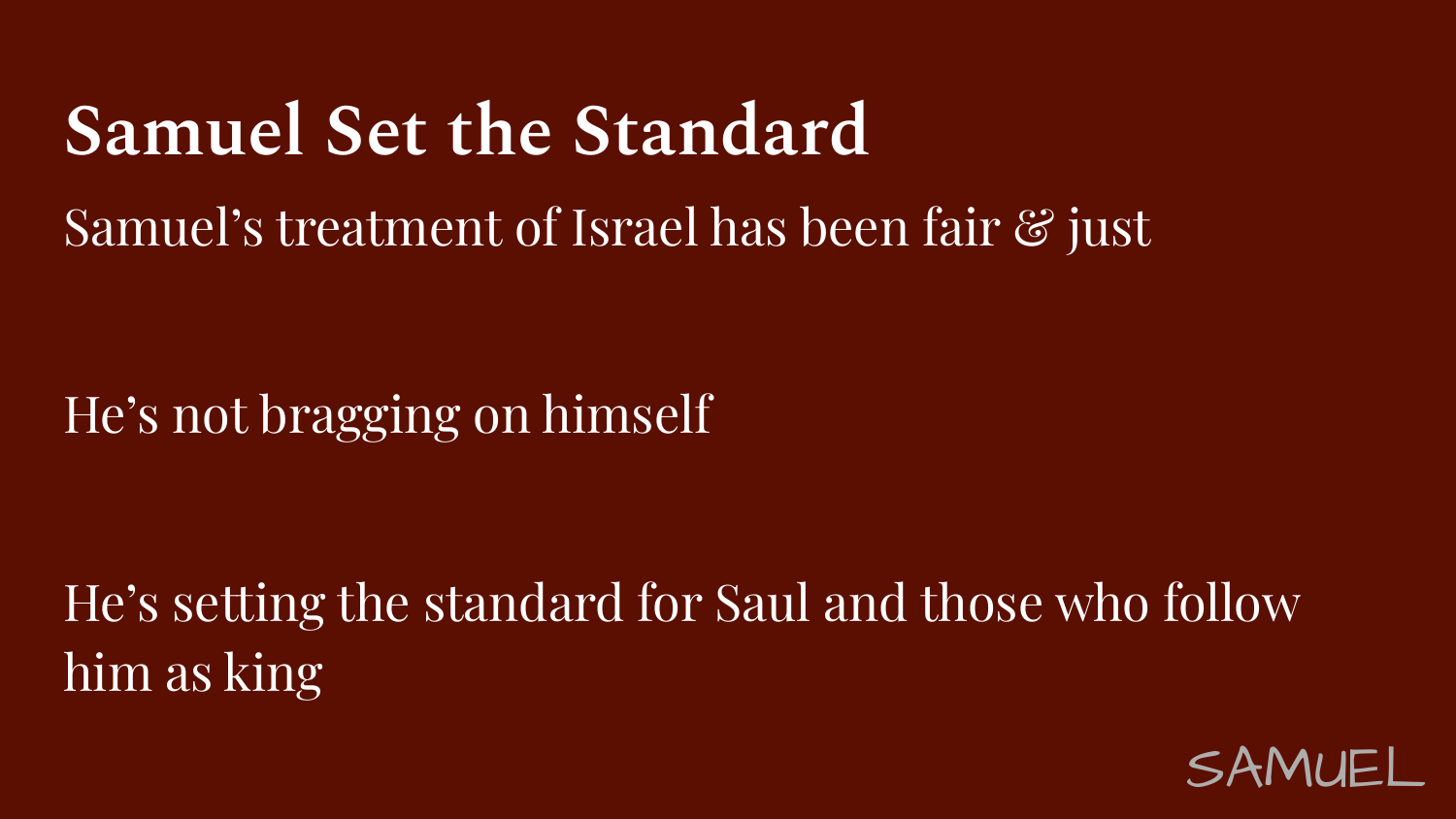#### **1 Samuel 12:6-18**

- 1. God never abandoned Israel, even in their sin.
- 2. Conditional Success
	- a. **It will be well if…**
		- i. "you will fear the Lord and serve him and obey his voice and not rebel"
	- b. **The Lord's hand will be against you if…**
		- i. "you will not obey the voice of the Lord but rebel against the commandment of the Lord"
- 3. What is demonstrated in v.16-18?

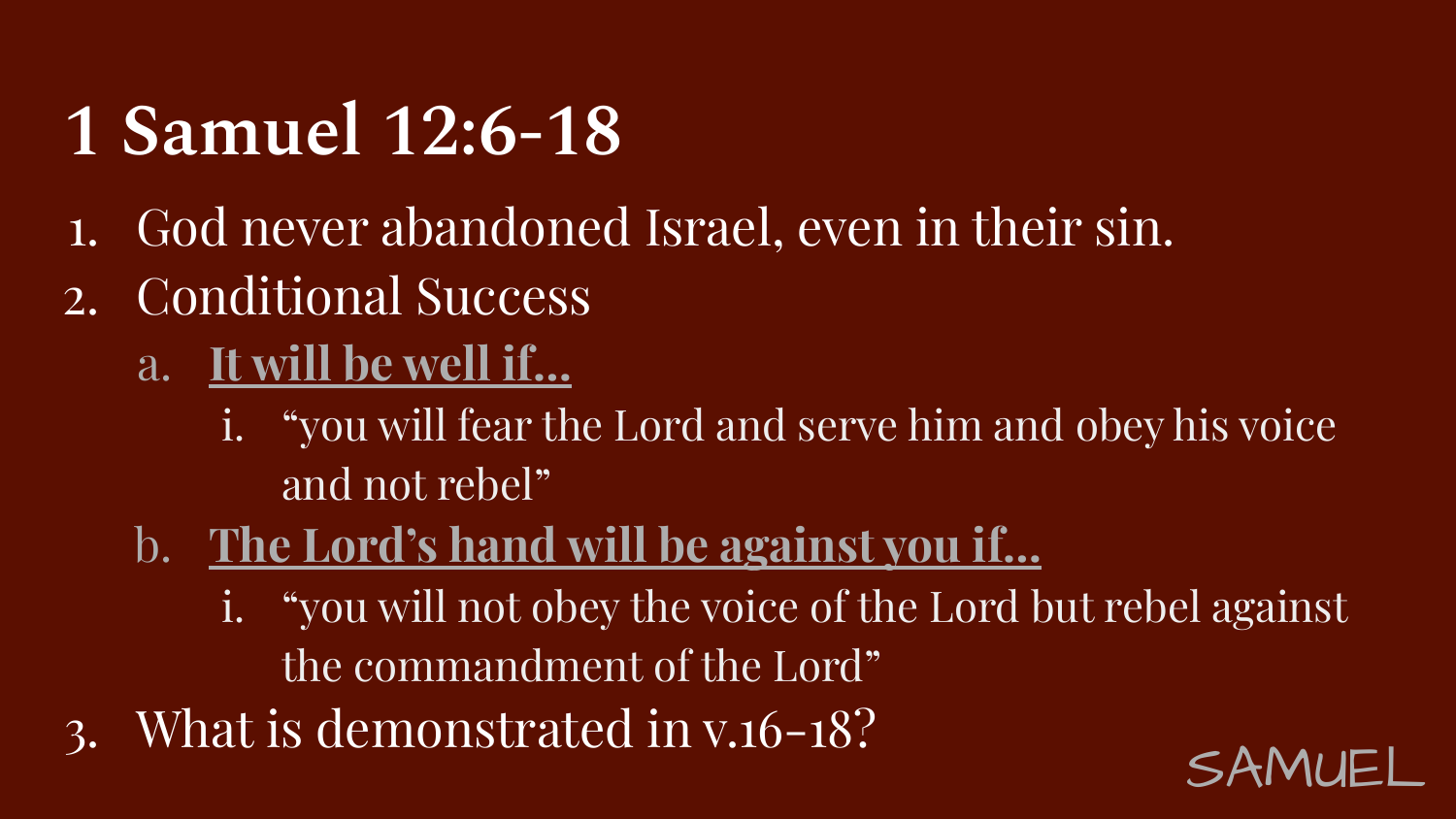#### **12:19-25 Samuel's New Role**

The people repent and ask for forgiveness after Samuel's demonstration in v.16-18.

Reminder that God has not forsaken and will not forsake

What is indicated by Samuel in v.23-24? He will still serve as priest and prophet Praying for Israel Instructing Israel

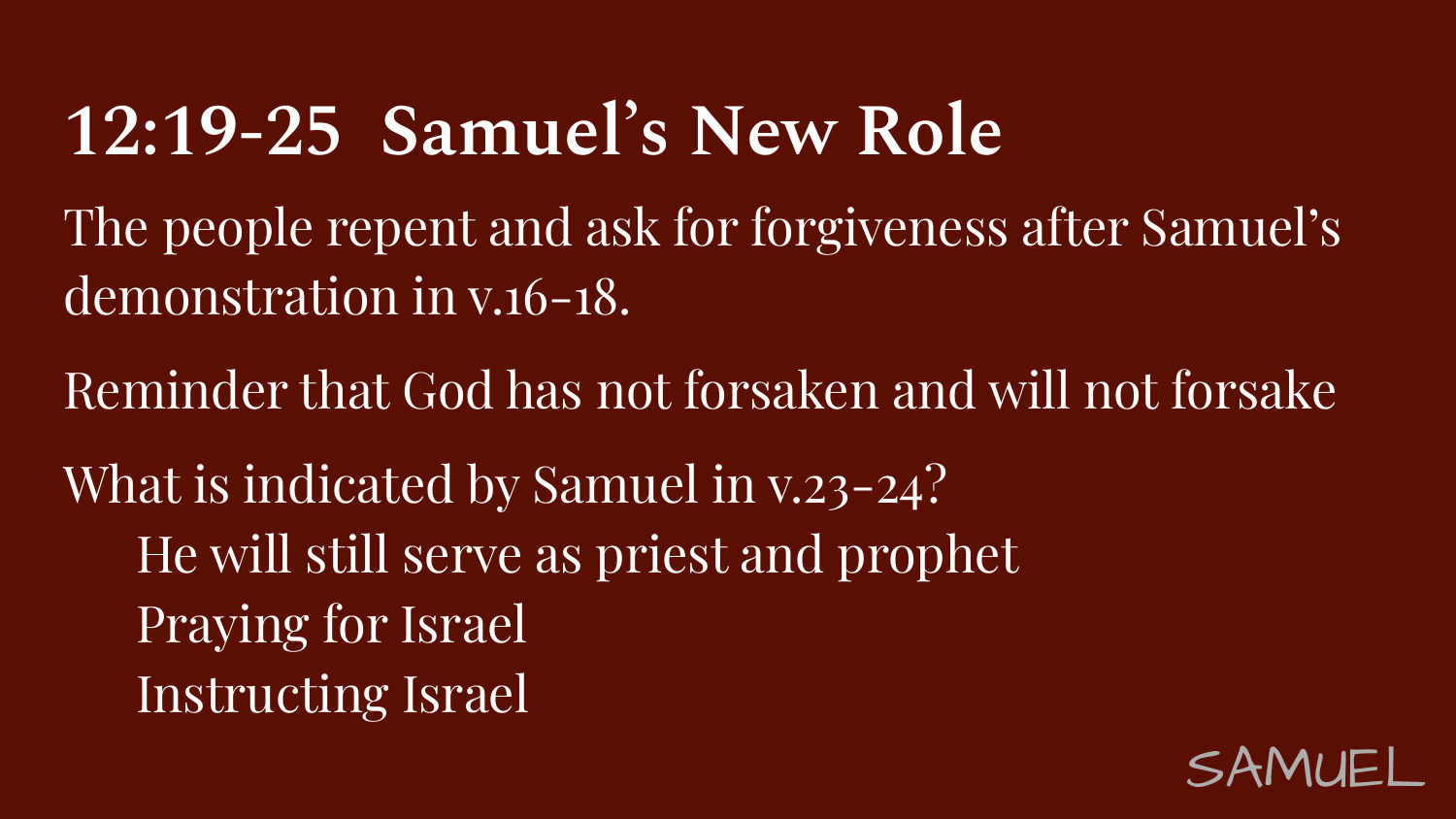### **The Era of Israel's Judges Ends**



1398 BC - 1053 BC

#### From Joshua's speech in Joshua 23/24

through

Samuel's speech in 1 Samuel 12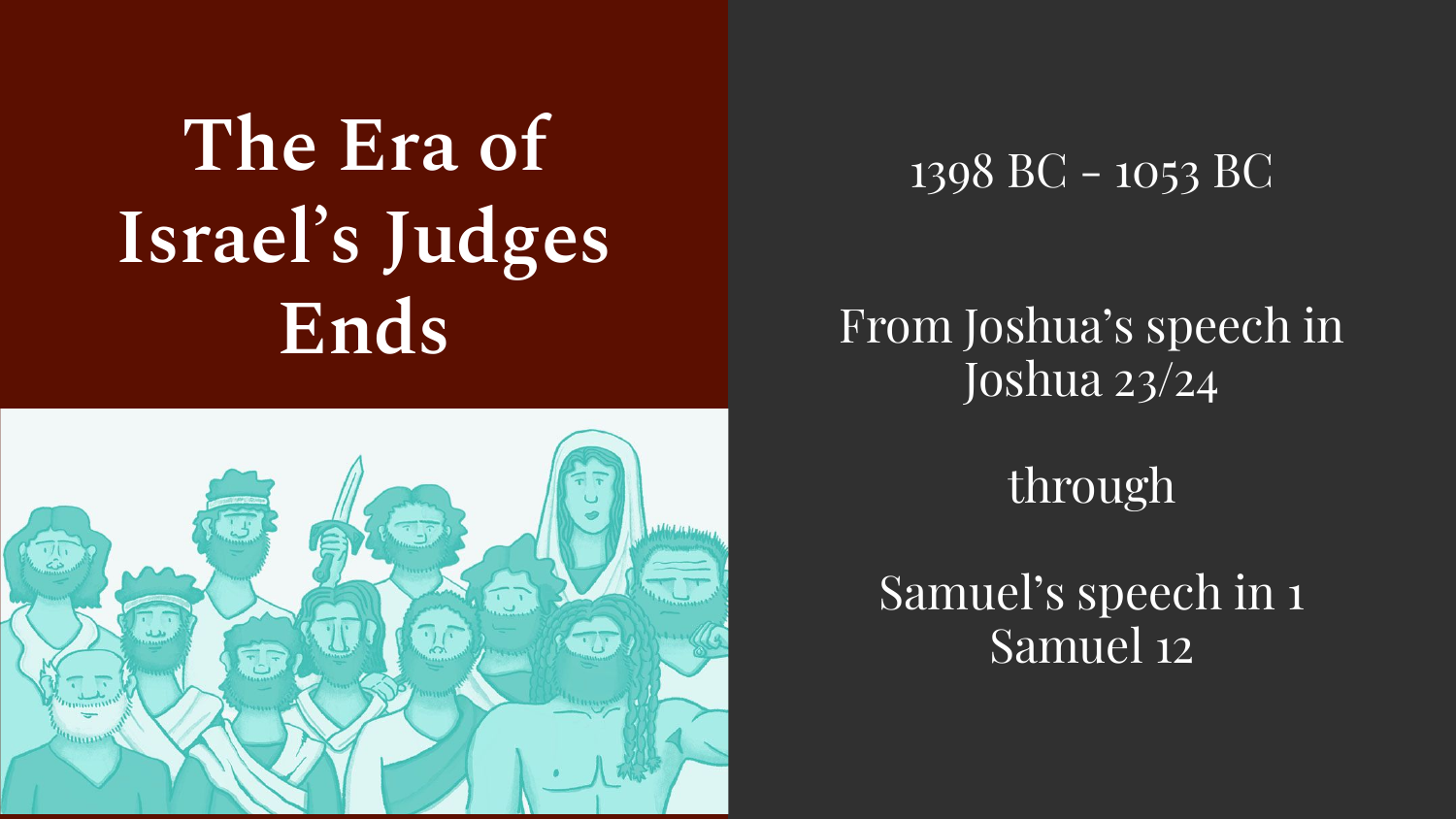#### **1 Samuel 13-15 Yahweh's Rejection of Saul & The Rise of David**

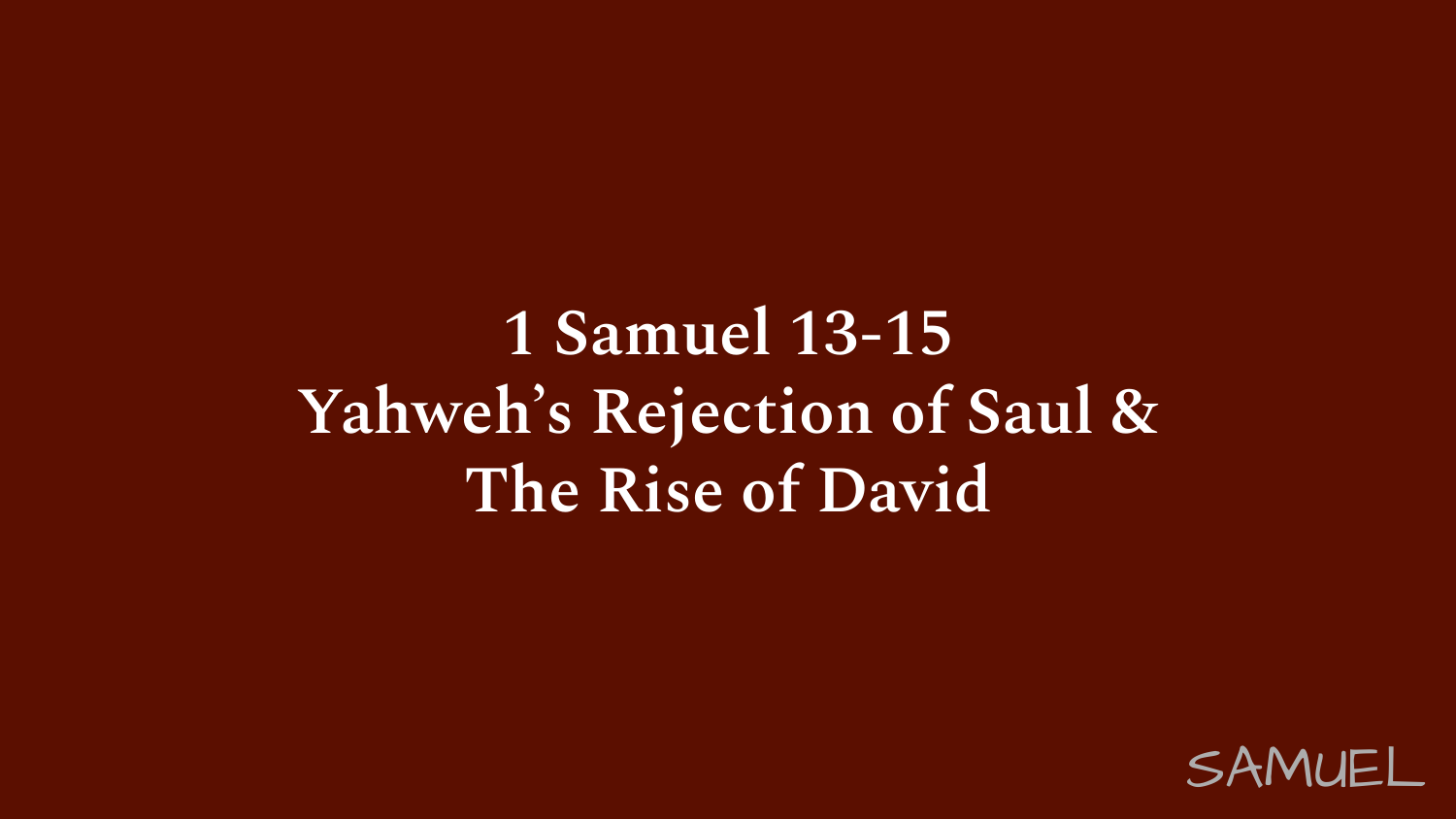#### **1 Samuel 13:1-7**

- Why did Israel want a king/Why is Saul king?
- To lead Israel in battle; esp. against the Philistines
- **Jonathan** comes into the scene by starting war with the Philistines
- Saul is forced into a difficult situation
- The Philistines are angry
- Israel is scared

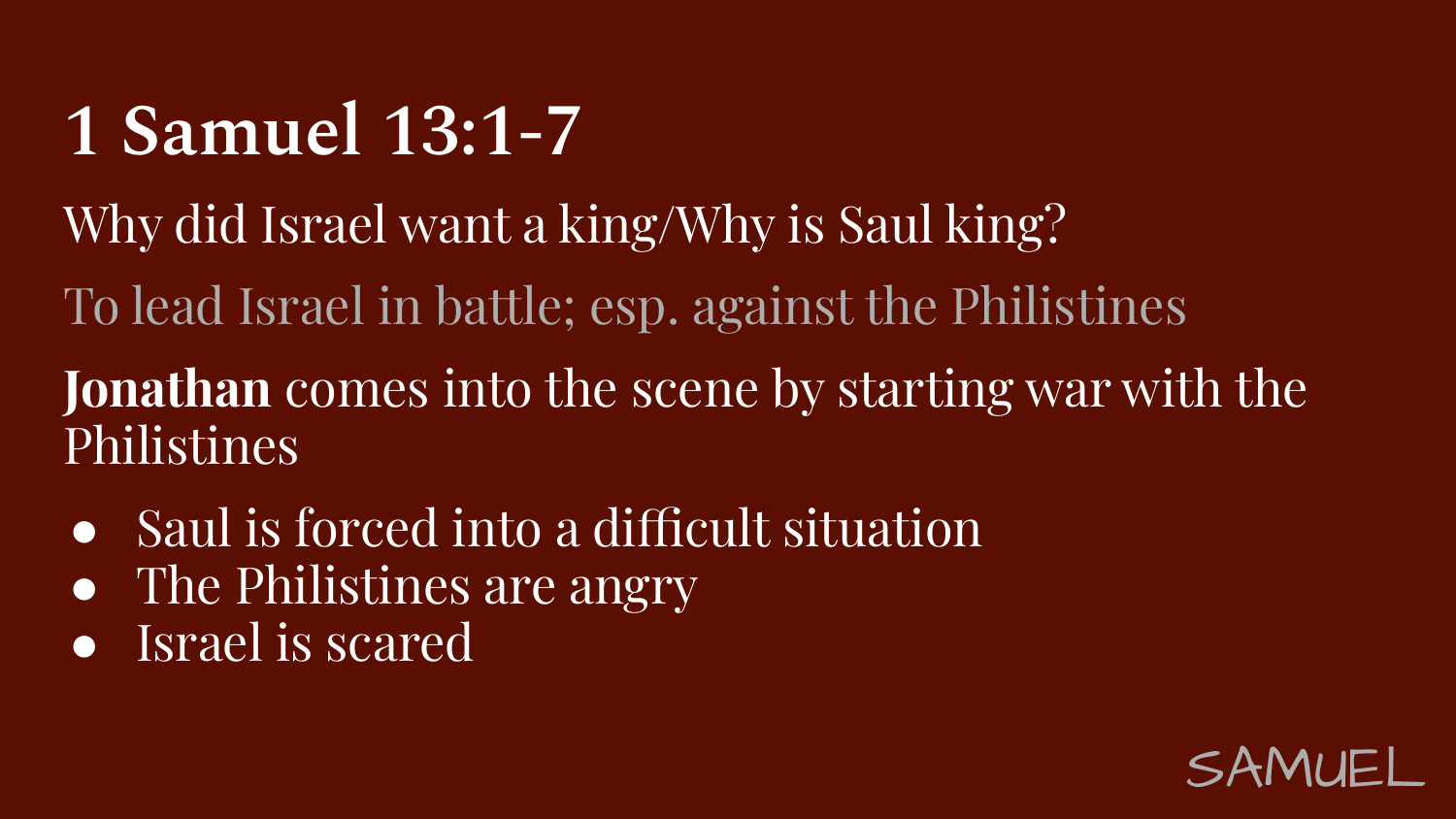### **Philistia's Advantages**

- **1. Numbers** 30,000 chariots, 6,000 horsemen, and "troops like sand on the seashore"
- **2. Detachments** Philisitia's numbers allow them to split into "raiding parties" without risking defense (v17-18)
- **3. Equipment** monopolized metallurgy to create superior weaponry (only Saul & Jonathan are properly armed for Israel)

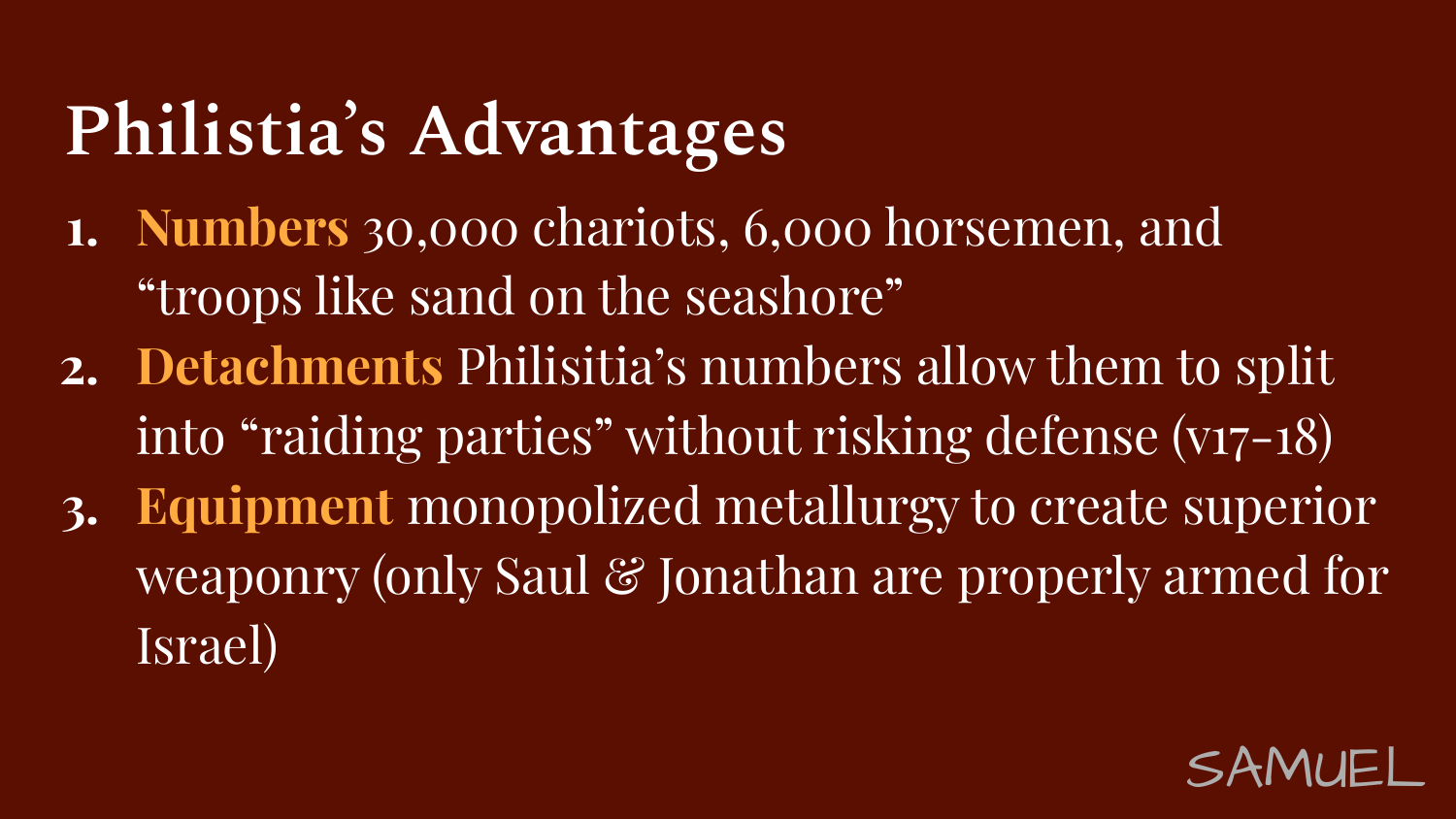## **Saul's Impatience/Anxiety** Saul was told to wait for Samuel 7 days (10:8)

After 7 days

- The people are scattering
- The Philistines are threatening
- Samuel isn't there

What would you do as absolute ruler?

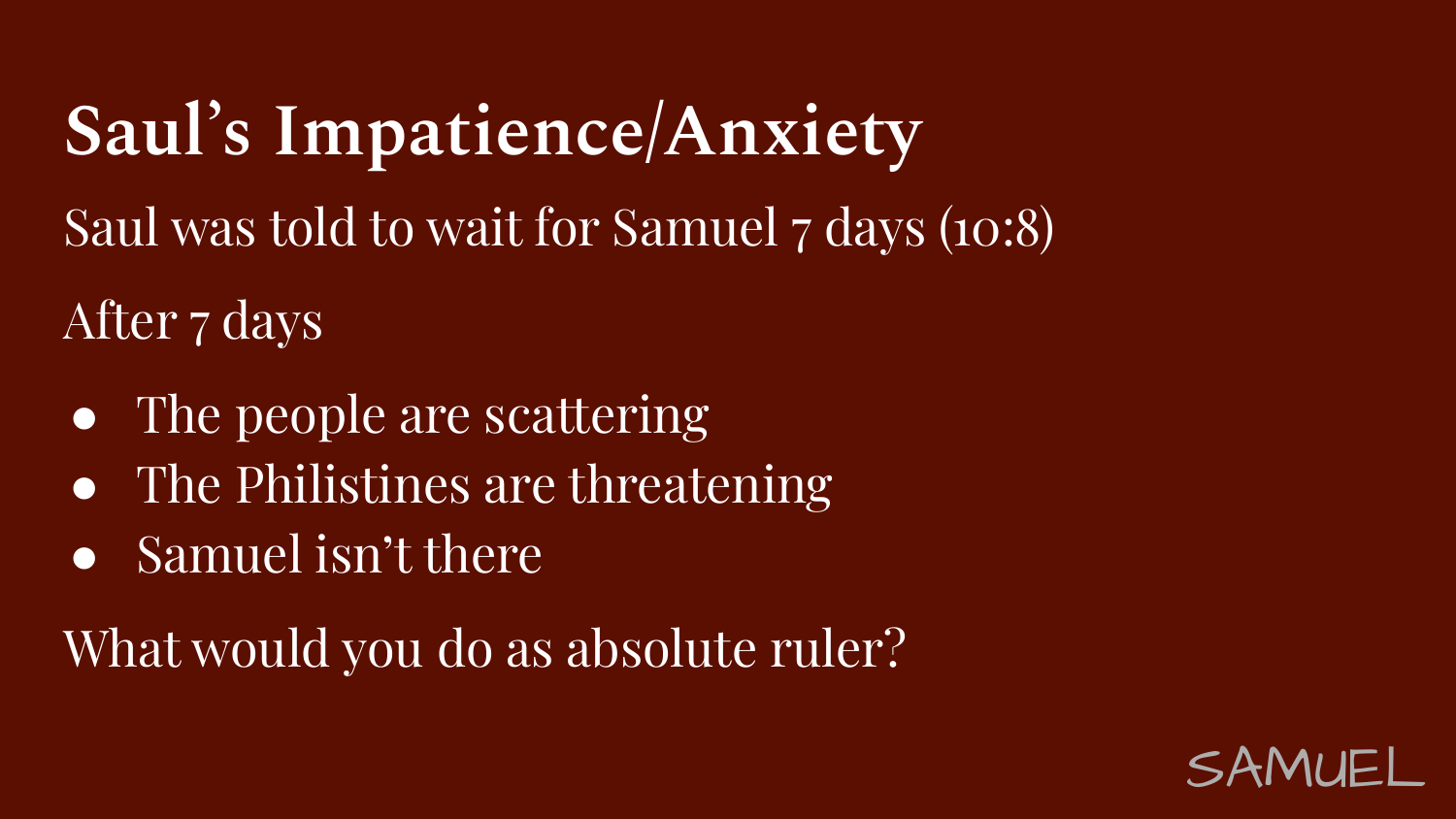**Saul is not the absolute ruler** Although Saul is king, Yahweh still rules Israel Samuel comes and condemns Saul's actions

- "What have you done?"
- "I forced myself and offered the burnt offering"
- "You have done foolishly. You have not kept the commandment of the Lord your God."

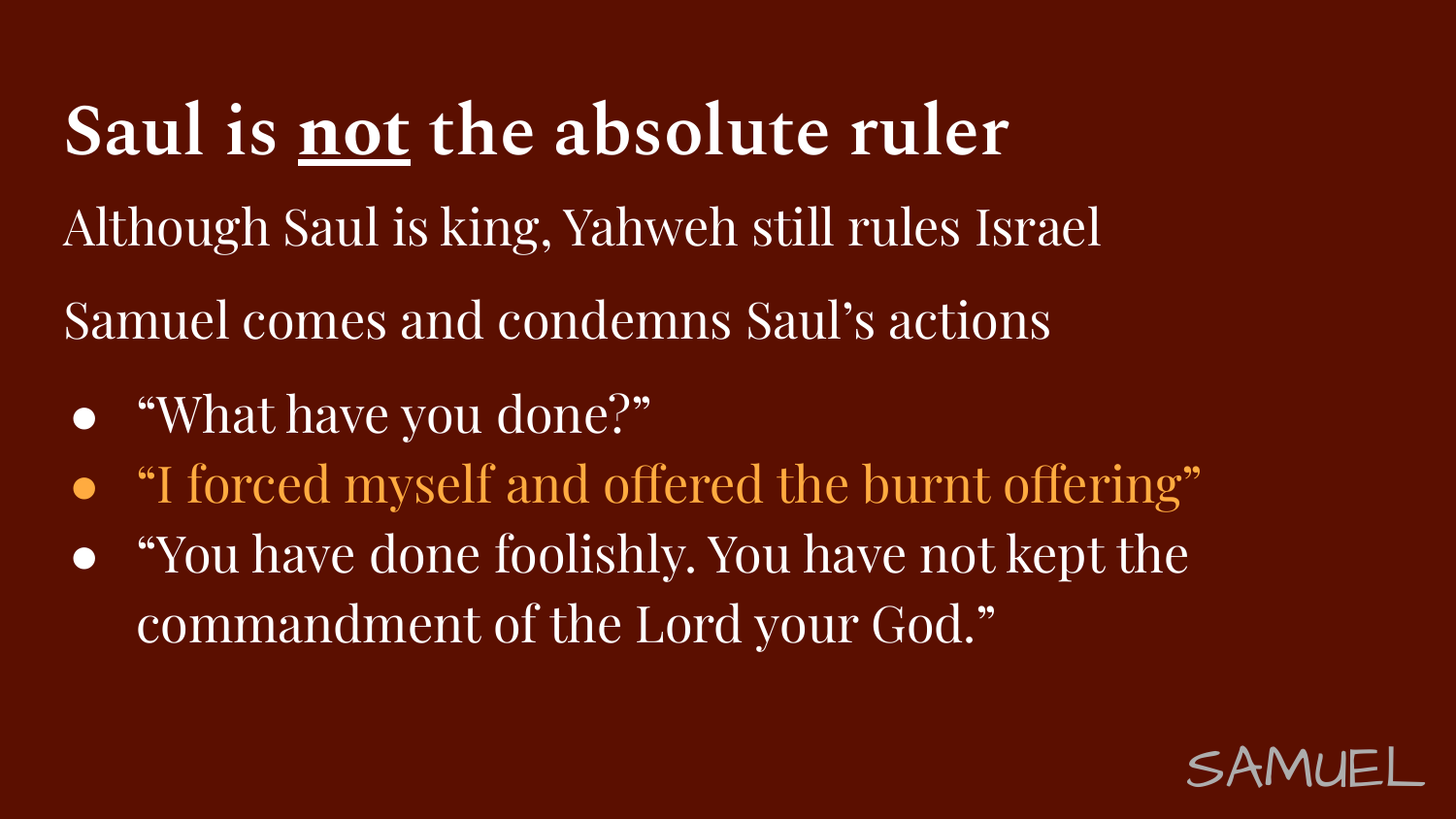### **Saul Punished**

What was Saul's punishment?

- "Your kingdom shall not **continue**."
	- God would have established his line forever
	- Now Jonathan will not succeed Saul as king
- "The Lord has sought out a man after his own heart"
	- $\circ$  Heart  $\neq$  Emotion/Favor
	- $\circ$  Heart = Will/Understanding